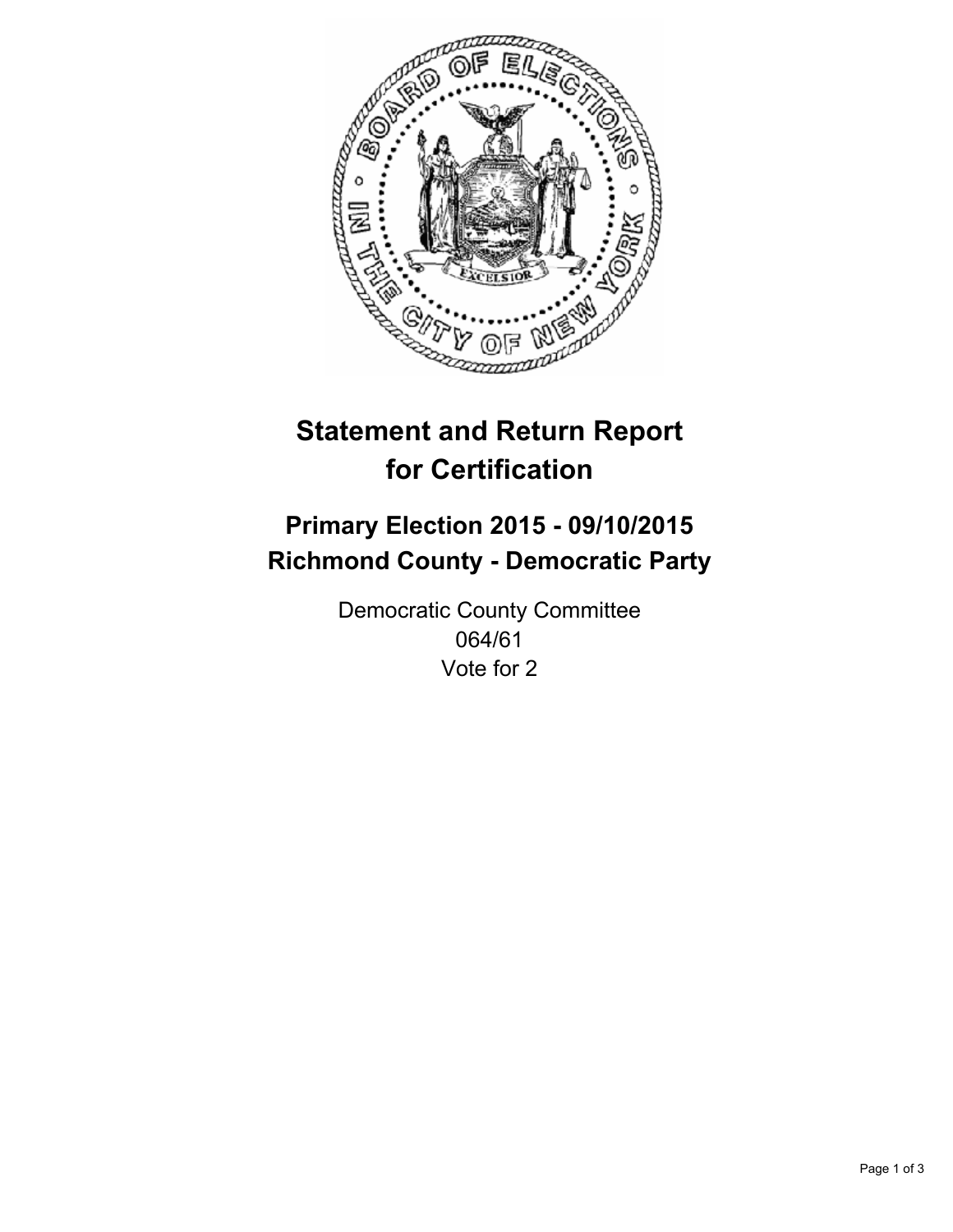

#### **Assembly District 61**

| <b>PUBLIC COUNTER</b>                                    | 63  |
|----------------------------------------------------------|-----|
| ABSENTEE/MILITARY                                        | 0   |
| AFFIDAVIT                                                | 0   |
| <b>Total Ballots</b>                                     | 63  |
| Less - Inapplicable Federal/Special Presidential Ballots | 0   |
| <b>Total Applicable Ballots</b>                          | 63  |
| RICHARD A. LUTHMANN                                      | 47  |
| NEDZAD MARSIC                                            | 45  |
| <b>RIAN A. SILVERMAN</b>                                 | 17  |
| <b>Total Votes</b>                                       | 109 |
| Unrecorded                                               | 17  |